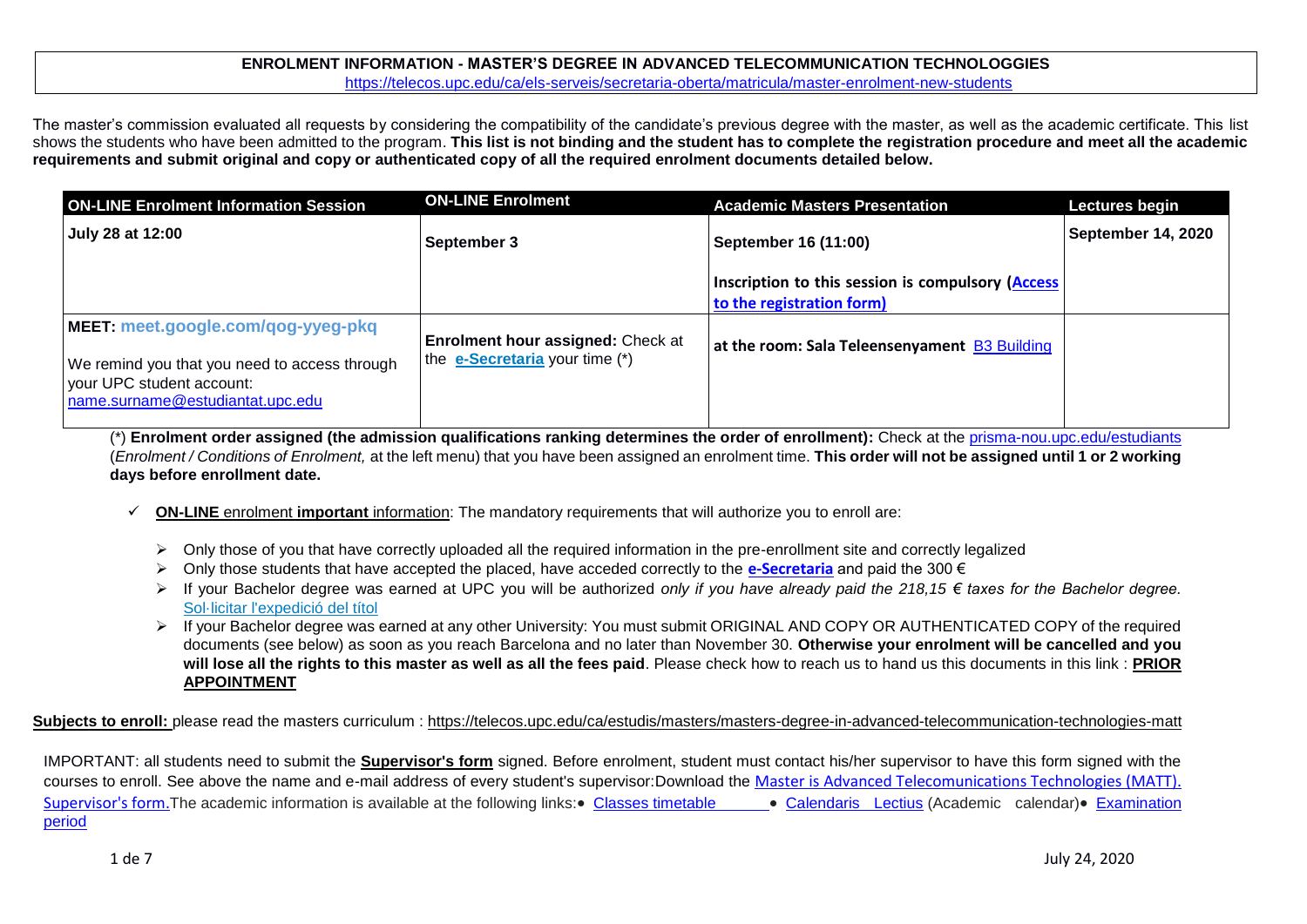| tutor's email address        |
|------------------------------|
|                              |
|                              |
|                              |
| ferran.marques@upc.edu       |
|                              |
|                              |
|                              |
| isidro.martin@upc.edu        |
|                              |
|                              |
| ferran.marques@upc.edu       |
|                              |
|                              |
| ferran.marques@upc.edu       |
|                              |
|                              |
| marcos.postigo@entel.upc.edu |
|                              |
|                              |
| isidro.martin@upc.edu        |
|                              |
|                              |
| ferran.marques@upc.edu       |
|                              |
|                              |
| ferran.marques@upc.edu       |
|                              |
|                              |
| comeron@tsc.upc.edu          |
|                              |
|                              |
| isidro.martin@upc.edu        |
|                              |
|                              |
| drincon@entel.upc.edu        |
|                              |
|                              |
| marta.ruiz@upc.edu           |
|                              |
|                              |
| isidro.martin@upc.edu        |
|                              |
|                              |
| ferran.marques@upc.edu       |
|                              |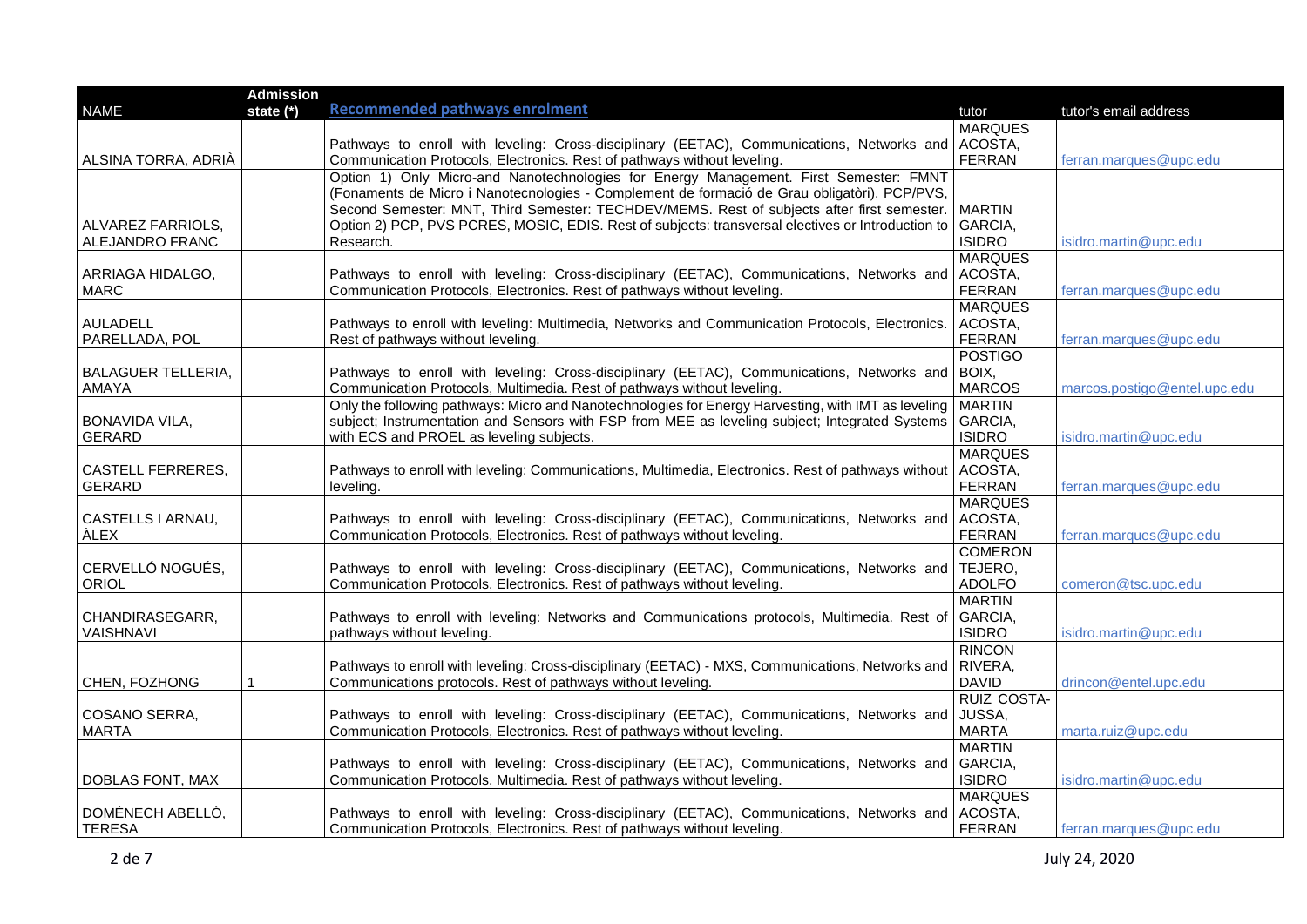|                          | <b>Admission</b> |                                                                                                         |                    |                              |
|--------------------------|------------------|---------------------------------------------------------------------------------------------------------|--------------------|------------------------------|
| <b>NAME</b>              | state (*)        | <b>Recommended pathways enrolment</b>                                                                   | tutor              | tutor's email address        |
|                          |                  |                                                                                                         | <b>MARTIN</b>      |                              |
|                          |                  |                                                                                                         | GARCIA,            |                              |
| DVORÁK, MICHAL           |                  | Only the following pathways (without leveling): Electronics.                                            | <b>ISIDRO</b>      | isidro.martin@upc.edu        |
|                          |                  |                                                                                                         | <b>MARQUES</b>     |                              |
| ESCUDER FOLCH,           |                  | Pathways to enroll with leveling: Cross-disciplinary (EETAC), Communications, Networks and              | ACOSTA,            |                              |
| <b>SANTIAGO</b>          |                  | Communication Protocols, Electronics. Rest of pathways without leveling.                                | <b>FERRAN</b>      | ferran.marques@upc.edu       |
|                          |                  |                                                                                                         | <b>MARTIN</b>      |                              |
|                          |                  | Pathways to enroll with leveling: Cross-disciplinary (EETAC), Communications, Networks and              | GARCIA,            |                              |
| ESLAVA GRIÑÓ, ÀLEX       |                  | Communication Protocols, Multimedia. Rest of pathways without leveling.                                 | <b>ISIDRO</b>      | isidro.martin@upc.edu        |
|                          |                  |                                                                                                         | <b>RUIZ COSTA-</b> |                              |
|                          |                  | Pathways to enroll with leveling: Cross-disciplinary (EETAC), Communications, Networks and              | JUSSA,             |                              |
| FABRÉ SOLÀ, ROGER        |                  | Communication Protocols, Electronics. Rest of pathways without leveling.                                | <b>MARTA</b>       | marta.ruiz@upc.edu           |
|                          |                  |                                                                                                         | <b>MARTIN</b>      |                              |
|                          |                  | Pathways to enroll with leveling: Cross-disciplinary (EETAC), Communications, Networks and              | GARCIA,            |                              |
| <b>GIL GARCIA, ENRIC</b> |                  | Communication Protocols, Multimedia. Rest of pathways without leveling.                                 | <b>ISIDRO</b>      | isidro.martin@upc.edu        |
|                          |                  |                                                                                                         | <b>POSTIGO</b>     |                              |
| GIMÉNEZ ANTÓN,           |                  | Pathways to enroll with leveling: Communications, Multimedia, Electronics. Rest of pathways without     | BOIX,              |                              |
| <b>SERGIO</b>            |                  |                                                                                                         | <b>MARCOS</b>      |                              |
|                          |                  | leveling.                                                                                               |                    | marcos.postigo@entel.upc.edu |
|                          |                  |                                                                                                         | <b>MARQUES</b>     |                              |
| <b>GISPERT SERRANO,</b>  |                  | Pathways to enroll with leveling: Cross-disciplinary (EETAC), Communications, Networks and              | ACOSTA,            |                              |
| <b>SERGI</b>             |                  | Communication Protocols, Electronics. Rest of pathways without leveling.                                | <b>FERRAN</b>      | ferran.marques@upc.edu       |
|                          |                  |                                                                                                         | <b>RUIZ COSTA-</b> |                              |
| GONZÁLEZ LÓPEZ,          |                  | Pathways to enroll with leveling: Cross-disciplinary (EETAC), Communications, Networks and              | JUSSA.             |                              |
| JULIO                    |                  | Communication Protocols, Electronics. Rest of pathways without leveling.                                | <b>MARTA</b>       | marta.ruiz@upc.edu           |
|                          |                  |                                                                                                         | <b>CASADEVALL</b>  |                              |
|                          |                  |                                                                                                         | PALACIO,           |                              |
|                          |                  | Pathways to enroll with leveling: Multimedia, Networks and Communication Protocols, Electronics.        | FERNANDO-          |                              |
| JORDÀ BANÚS, POL         |                  | Rest of pathways without leveling.                                                                      | <b>JOSE</b>        | ferranc@tsc.upc.edu          |
|                          |                  |                                                                                                         | <b>RINCON</b>      |                              |
| LA NAVE,                 |                  |                                                                                                         | RIVERA,            |                              |
| ALESSANDRO               |                  | Only the following pathways with leveling: Networks and Communications Protocols.                       | <b>DAVID</b>       | drincon@entel.upc.edu        |
|                          |                  |                                                                                                         | <b>RUIZ COSTA-</b> |                              |
| MACHADO PÉREZ,           |                  | Only subjects from the Deep Learning for Multimedia track, or related to Artificial Inteligence or Deep | JUSSA,             |                              |
| <b>VÍCTOR</b>            |                  | Learning if the requiered prior skills or subject requirements are met.                                 | <b>MARTA</b>       | marta.ruiz@upc.edu           |
|                          |                  |                                                                                                         | <b>POSTIGO</b>     |                              |
| MARGARIT JAILE,          |                  | Pathways to enroll with leveling: Cross-disciplinary (EETAC), Communications, Networks and              | BOIX,              |                              |
| SÍLVIA                   |                  | Communication Protocols, Electronics. Rest of pathways without leveling.                                | <b>MARCOS</b>      | marcos.postigo@entel.upc.edu |
|                          |                  |                                                                                                         | <b>RUIZ COSTA-</b> |                              |
| MARÍAS PARELLA,          |                  | Pathways to enroll with leveling: Communications, Multimedia, Electronics. Rest of pathways without     | JUSSA,             |                              |
| <b>JORDI</b>             |                  | leveling.                                                                                               | <b>MARTA</b>       | marta.ruiz@upc.edu           |
|                          |                  |                                                                                                         | <b>RUIZ COSTA-</b> |                              |
|                          |                  | Pathways to enroll with leveling: Cross-disciplinary (EETAC), Communications, Networks and              | JUSSA,             |                              |
| MAS SABATÉS, SERGI       |                  | Communication Protocols, Electronics. Rest of pathways without leveling.                                | <b>MARTA</b>       | marta.ruiz@upc.edu           |
|                          |                  |                                                                                                         | RUIZ COSTA-        |                              |
| MERCADÉ LABORDA,         |                  | Pathways to enroll with leveling: Communications, Multimedia, Electronics. Rest of pathways without     | JUSSA,             |                              |
| <b>SERGI</b>             |                  | leveling.                                                                                               | <b>MARTA</b>       | marta.ruiz@upc.edu           |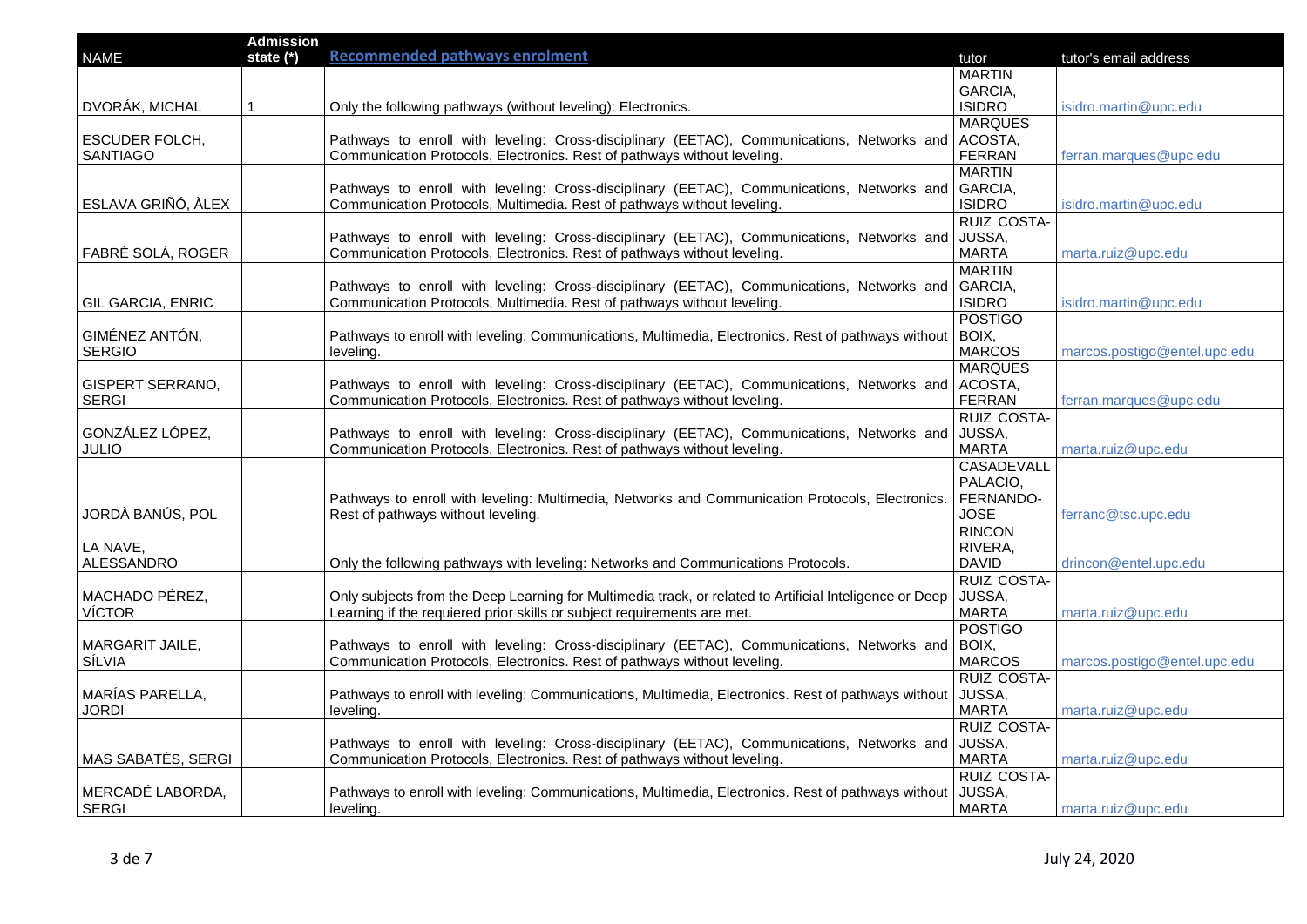|                     | <b>Admission</b> |                                                                                                     |                    |                              |
|---------------------|------------------|-----------------------------------------------------------------------------------------------------|--------------------|------------------------------|
| <b>NAME</b>         | state (*)        | <b>Recommended pathways enrolment</b>                                                               | tutor              | tutor's email address        |
|                     |                  |                                                                                                     | <b>RUIZ COSTA-</b> |                              |
| MORENO PUNZANO,     |                  | Pathways to enroll with leveling: Cross-disciplinary (EETAC), Communications, Networks and          | JUSSA,             |                              |
| ALEX                |                  | Communication Protocols, Electronics. Rest of pathways without leveling.                            | <b>MARTA</b>       | marta.ruiz@upc.edu           |
|                     |                  |                                                                                                     | <b>RINCON</b>      |                              |
| ORTEGA BLASI,       |                  | Pathways to enroll with leveling: Cross-disciplinary (EETAC), Communications, Networks and RIVERA,  |                    |                              |
| ANDREU              |                  | Communication Protocols, Multimedia. Rest of pathways without leveling.                             | <b>DAVID</b>       | drincon@entel.upc.edu        |
|                     |                  |                                                                                                     | <b>RUIZ COSTA-</b> |                              |
|                     |                  | Pathways to enroll with leveling: Cross-disciplinary (EETAC), Communications, Networks and          | JUSSA,             |                              |
| PERDOCI, LORISA     |                  | Communication Protocols, Electronics, Multimedia.                                                   | <b>MARTA</b>       | marta.ruiz@upc.edu           |
| PEREIRA DOS         |                  |                                                                                                     | RUIZ COSTA-        |                              |
| SANTOS, VICTOR      |                  | Pathways to enroll with leveling: Cross-disciplinary (EETAC), Communications, Networks and          | JUSSA,             |                              |
| <b>JERRI</b>        |                  | Communication Protocols, Electronics. Rest of pathways without leveling.                            | <b>MARTA</b>       | marta.ruiz@upc.edu           |
|                     |                  |                                                                                                     | <b>RUIZ</b>        |                              |
| PEREZ LOZANO,       |                  | Pathways to enroll with leveling: Cross-disciplinary (EETAC), Communications, Networks and          | HIDALGO,           |                              |
| <b>ALBERT</b>       |                  | Communication Protocols, Multimedia. Rest of pathways without leveling.                             | <b>JAVIER</b>      | j.ruiz@upc.edu               |
|                     |                  |                                                                                                     | <b>MARQUES</b>     |                              |
| PRAT ORTONOBAS,     |                  | Pathways to enroll with leveling: Cross-disciplinary (EETAC), Communications, Networks and          | ACOSTA,            |                              |
| LAIA                |                  | Communication Protocols, Electronics. Rest of pathways without leveling.                            | <b>FERRAN</b>      | ferran.marques@upc.edu       |
|                     |                  |                                                                                                     | <b>RUIZ</b>        |                              |
|                     |                  | Pathways to enroll with leveling: Cross-disciplinary (EETAC), Communications, Networks and          | HIDALGO,           |                              |
| PUJOL SALIDO, DAVID |                  | Communication Protocols, Electronics. Rest of pathways without leveling.                            | <b>JAVIER</b>      | j.ruiz@upc.edu               |
|                     |                  |                                                                                                     | <b>MARTIN</b>      |                              |
| PUJOLAR BASTIAN,    |                  | Pathways to enroll with leveling: Multimedia, Networks and Communication Protocols, Electronics.    | GARCIA,            |                              |
| <b>HELENA</b>       |                  | Rest of pathways without leveling.                                                                  | <b>ISIDRO</b>      | isidro.martin@upc.edu        |
|                     |                  |                                                                                                     | <b>RUIZ</b>        |                              |
| PUNTÍ ÁLVAREZ,      |                  | Pathways to enroll with leveling: Cross-disciplinary (EETAC), Communications, Networks and          | HIDALGO,           |                              |
| <b>CRISTINA</b>     |                  | Communication Protocols, Electronics. Rest of pathways without leveling.                            | <b>JAVIER</b>      | j.ruiz@upc.edu               |
|                     |                  |                                                                                                     | <b>RINCON</b>      |                              |
|                     |                  | Pathways to enroll with leveling: Networks and Communication Protocols, Multimedia, Electronics.    | RIVERA,            |                              |
| QIN, HAORU          |                  | Rest of pathways without leveling.                                                                  | <b>DAVID</b>       | drincon@entel.upc.edu        |
|                     |                  |                                                                                                     | <b>RUIZ</b>        |                              |
| RAMÍREZ MÁRQUEZ,    |                  | Pathways to enroll with leveling: Cross-disciplinary (EETAC), Communications, Networks and          | HIDALGO,           |                              |
| <b>ALEX</b>         |                  | Communication Protocols, Electronics. Rest of pathways without leveling.                            | <b>JAVIER</b>      | j.ruiz@upc.edu               |
|                     |                  |                                                                                                     | <b>RINCON</b>      |                              |
| REDONDO ESCOBAR,    |                  | Pathways to enroll with leveling: Networks and Communication Protocols. Rest of pathways without    | RIVERA,            |                              |
| <b>GUILLERMO</b>    |                  | leveling.                                                                                           | <b>DAVID</b>       | drincon@entel.upc.edu        |
|                     |                  |                                                                                                     | <b>POSTIGO</b>     |                              |
|                     |                  | Pathways to enroll with leveling: Communications, Multimedia, Electronics. Rest of pathways without | BOIX,              |                              |
| RIERA VILA, MARTÍ   |                  | leveling.                                                                                           | <b>MARCOS</b>      | marcos.postigo@entel.upc.edu |
|                     |                  |                                                                                                     | <b>RINCON</b>      |                              |
|                     |                  | Only the following pathways with leveling: Cross-disciplinary (EETAC), Communications, Multimedia,  | RIVERA,            |                              |
| SHAN, YUHAN         |                  | Electronics. Rest of pathways without leveling.                                                     | <b>DAVID</b>       | drincon@entel.upc.edu        |
|                     |                  |                                                                                                     | <b>RUIZ</b>        |                              |
| TENA MARTÍNEZ,      |                  | Pathways to enroll with leveling: Cross-disciplinary (EETAC), Communications, Networks and HIDALGO, |                    |                              |
| JOSEMARÍA           |                  | Communication Protocols, Electronics. Rest of pathways without leveling.                            | <b>JAVIER</b>      | j.ruiz@upc.edu               |
|                     |                  |                                                                                                     |                    |                              |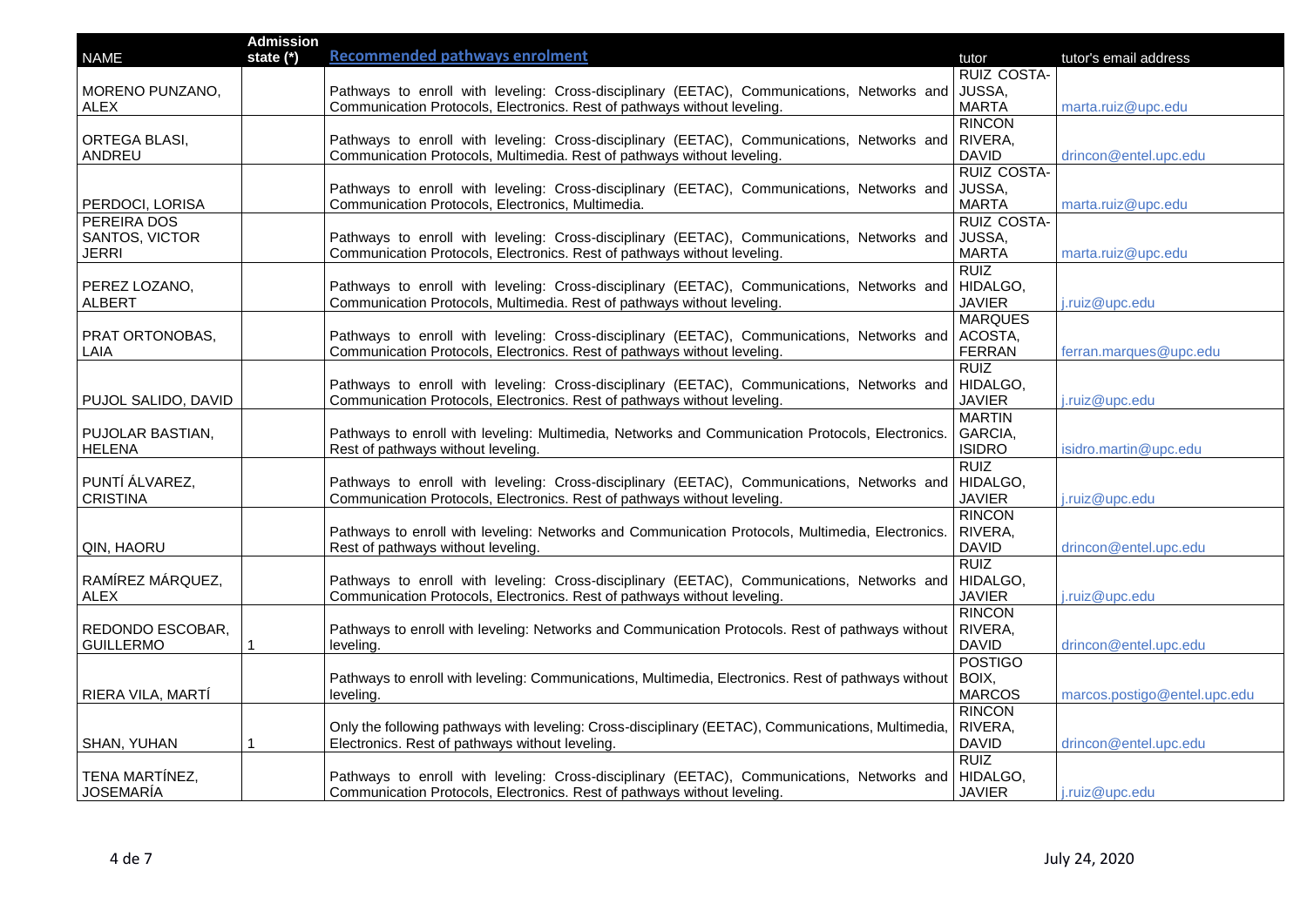|                    | <b>Admission</b> |                                                                                                     |               |                       |
|--------------------|------------------|-----------------------------------------------------------------------------------------------------|---------------|-----------------------|
| <b>NAME</b>        | state (*)        | <b>Recommended pathways enrolment</b>                                                               | tutor         | tutor's email address |
|                    |                  |                                                                                                     | <b>RINCON</b> |                       |
| TOMÀS CULUBRET,    |                  | Pathways to enroll with leveling: Communications, Multimedia, Electronics. Rest of pathways without | RIVERA,       |                       |
| <b>PAU</b>         |                  | leveling.                                                                                           | <b>DAVID</b>  | drincon@entel.upc.edu |
|                    |                  |                                                                                                     | <b>MARTIN</b> |                       |
| VACAS VARGAS,      |                  | Pathways to enroll with leveling: Cross-disciplinary (EETAC), Communications, Networks and          | GARCIA,       |                       |
| <b>ALBERTO</b>     |                  | Communication Protocols, Multimedia. Rest of pathways without leveling.                             | <b>ISIDRO</b> | isidro.martin@upc.edu |
|                    |                  |                                                                                                     | <b>RUIZ</b>   |                       |
| VALLS MASCARÓ,     |                  | Pathways to enroll with leveling: Communications, Multimedia, Electronics. Rest of pathways without | HIDALGO,      |                       |
| <b>ESTEVE</b>      |                  | leveling.                                                                                           | <b>JAVIER</b> | j.ruiz@upc.edu        |
|                    |                  |                                                                                                     | <b>RUIZ</b>   |                       |
| VILA BRUSTENGA,    |                  | Pathways to enroll with leveling: Cross-disciplinary (EETAC), Communications, Networks and          | HIDALGO,      |                       |
| <b>CLARA</b>       |                  | Communication Protocols, Electronics. Rest of pathways without leveling.                            | <b>JAVIER</b> | j.ruiz@upc.edu        |
|                    |                  |                                                                                                     | <b>RUIZ</b>   |                       |
| WASMER GIMENO.     |                  | Pathways to enroll with leveling: Cross-disciplinary (EETAC), Communications, Networks and          | HIDALGO.      |                       |
| <b>VICTOR</b>      |                  | Communication Protocols, Multimedia. Rest of pathways without leveling.                             | <b>JAVIER</b> | j.ruiz@upc.edu        |
|                    |                  |                                                                                                     | RUIZ          |                       |
|                    |                  | Pathways to enroll with leveling: Cross-disciplinary (EETAC), Communications, Networks and          | HIDALGO,      |                       |
| ZAERA MATA, SERGIO |                  | Communication Protocols, Electronics. Rest of pathways without leveling.                            | <b>JAVIER</b> | j.ruiz@upc.edu        |

1.Admission still pending (it's necessary to accept in the pre-enrollment site to proceed with the pre-enrolment otherwise you won't be able to enroll)

# **ENROLMENT REQUIRED DOCUMENTS [\(http://etsetb.upc.edu/ca/els-serveis/secretaria-oberta/matricula/master-enrolment-new-students\)](http://etsetb.upc.edu/ca/els-serveis/secretaria-oberta/matricula/master-enrolment-new-students)**

Only those of you that have correctly uploaded all the required information in the pre-enrollment site and correctly legalized will be authorized to enroll. You must submit ORIGINAL AND COPY OR AUTHENTICATED COPY of the required documents as soon as you reach Barcelona (AND NO LATER THAN NOVEMBER 30 OTHERWISE YOUR ENROLMENT WILL BE CANCELLED AND YOU WILL LOSE ALL THE RIGHTS TO THIS MASTER AS WELL AS ALL THE FEES PAID) Please check how to reach us to hand us this documents in this link: **[PRIOR APPOINTMENT](https://telecos.upc.edu/ca/els-serveis/secretaria-oberta/cita-previa)**

The documents you will have to upload and submit in person to Secretaria will depend on where you have earned the degree that qualifies them to enroll in the master's degree.

You must submit **ORIGINAL AND COPY OR AUTHENTICATED COPY** of the following documents (See the A/B/C options below):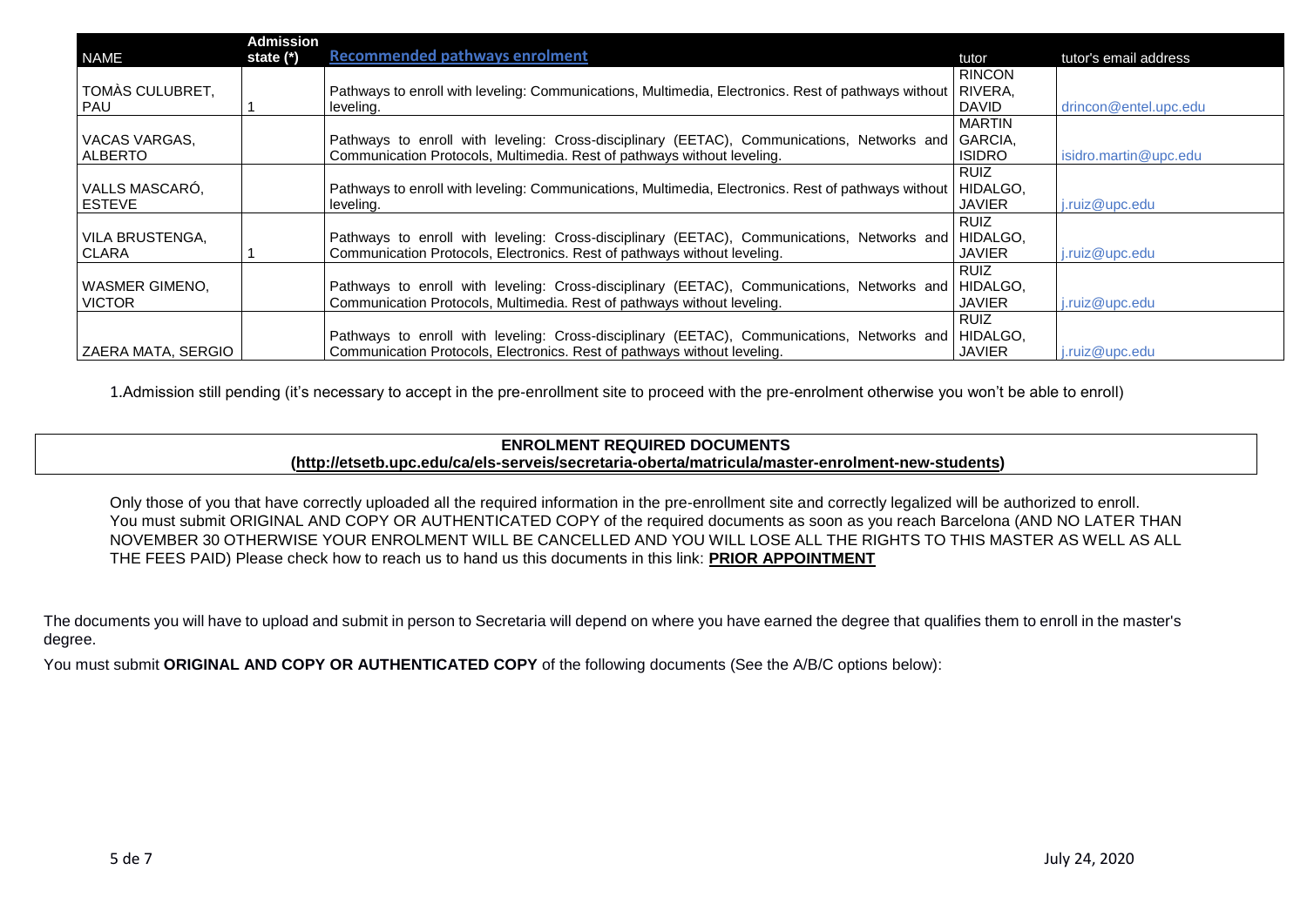### A-Bachelor Degree completed at the **UPC**:

The students previously graduated at UPC, although they don't need to submit the document of the degree, they must have paid the 218,15  $\epsilon$  fees for the issuing of the Bachelor's diploma. Otherwise, they won't be able to enroll. Important: *only those students who had already the 218,15 € taxes of the Bachelor degree Title "in person at the SECRETARIA" will be allowed to enroll*.

- Photocopy of NIE or passport for non-Spanish students. Non-Spanish students will have to present a copy of their NIE as soon as they have it.
- B2.2 English level diploma (Consult the language certificates table by language to prove you meet the B2 requirement in the Catalan version of the website: [http://www.upc.edu/slt/ca/certifica/taulaB2#taula\)](http://www.upc.edu/slt/ca/certifica/taulaB2#taula)

### B-Bachelor Degree completed at other **PUBLIC UNIVERSITY IN SPAIN:**

- Photocopy of NIE or passport for non-Spanish students. Non-Spanish students will have to present a copy of their NIE as soon as they have it.
- B.2.2 English level diploma (Consult the language certificates table by language to prove you meet the B2 requirement in the Catalan version of the website: http://www.upc.edu/slt/ca/certifica/taulaB2#taula)
- Diploma entitling the applicant to enroll in the master's degree course or proof of payment of the issuing fee for it.
- Transcript of records: official academic certificate listing the subjects taken, the marks earned and the number of credits/hours of each one.

### C-BACHELOR DEGREE COMPLETED AT FOREIGN UNIVERSITIES AND HIGHER EDUCATION INSTITUTIONS:

- Photocopy of the applicant's PASSPORT, Spanish ID card (DNI), foreigner ID card (NIE), EU or EEA ID card. Non-Spanish students will have to present a copy of their NIE as soon as they have it.
- B.2.2 English level diploma (Consult the language certificates table by language to prove you meet the B2 requirement in the Catalan version of the website: http://www.upc.edu/slt/ca/certifica/taulaB2#taula)
- Diploma and homologation of the qualification entitling the applicant to enroll in the master's degree course. **If the qualification is not homologated, the applicant must include a document made by the university that must show that the course in question had a duration of, at least, three years and that the resulting qualification entitles the holder to pursue postgraduate studies (master's degree courses)** in the issuing country. If that is not possible, it must indicate the level of higher education that the qualification entitles its holder to access.
- Transcript of records: official academic certificate listing the subjects taken, the marks earned and the number of credits/hours of each one. **This certificate must also explain the marking system used.**
- **Important**: All the documents issued in non-European countries have to be properly translated (providing they are not already in Spanish or English) and legalized (see **[legalization](https://translate.google.es/translate?sl=ca&tl=en&js=y&prev=_t&hl=es&ie=UTF-8&u=http%3A%2F%2Fwww.upc.edu%2Fsga%2Fca%2Fexpedient%2FLegalitzacioDocuments%2FLegalitzacioTraduccioDocumentsEstrangers&edit-text=)**.) by diplomatic means or with the corresponding apostille. For further information, visit this website (in Spanish):

## [http://www.upc.edu/sga/es/expedientes/LegDoc/LegalTraduccDocExtranjO](http://www.upc.edu/sga/es/expedientes/LegDoc/LegalTraduccDocExtranj)nly for students that will pay by direct debit or in installments:

#### **[Fees, grants and payment options](https://www.upc.edu/en/masters/fees-grants)**

In order to debit and/or split the payment of the enrolment, a bank account must be added. The procedure is the following: If you are going to pay by direct debit or in instalments, you need to have a bank account of one of the SEPA countries. You will have to access e-Secretaria and follow the given instructions in this lik : [Add or](https://telecos.upc.edu/ca/els-serveis/secretaria-oberta/matricula/afegir-o-modificar-compte-corrent#section-2)  [modify a Bank Account.](https://telecos.upc.edu/ca/els-serveis/secretaria-oberta/matricula/afegir-o-modificar-compte-corrent#section-2)